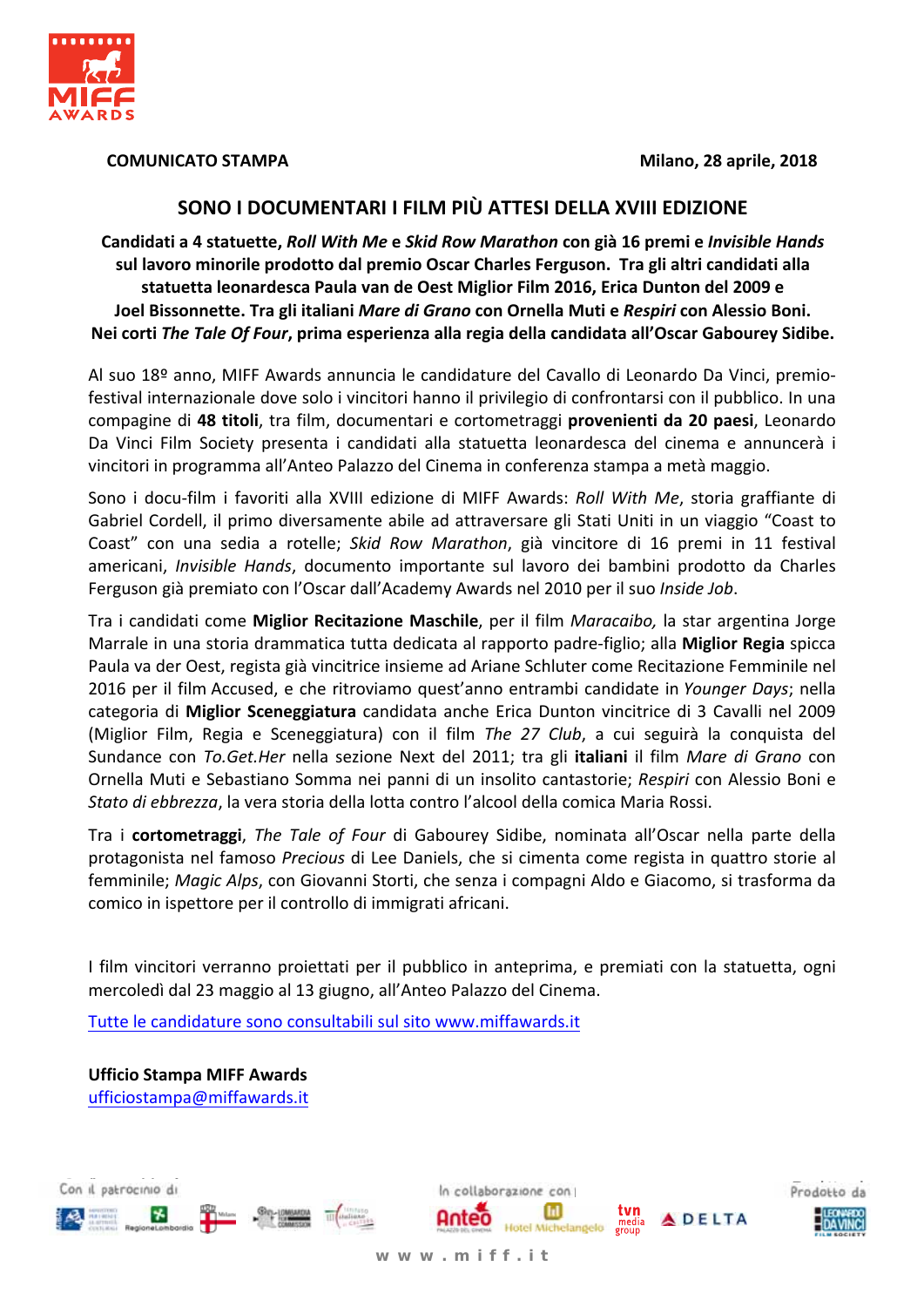

# **MIFF AWARDS 2018 - CANDIDATURE PER CATEGORIA**

#### **• MIGLIOR REGIA**

**Somewhere in Tonga**  Florian Schewe **Younger Days**  Paula van der Oest **Maracaibo**  Miguel Angel Rocca **To Let**  Chezhiyan Ra **The Forest**  Roman Zhigalov **The Best Of All Worlds**  Adrian Goiginger

# **• MIGLIOR RECITAZIONE MASCHILE**

**Somewhere in Tonga**  Sascha Alexander Gersak **The Best Of All Worlds**  Jeremy Miliker **Benzine**  Ali Yahyaoui **Maracaibo**  Jorge Marrale **To Let**  Santhosh Sreeram **Desert Shores**  Joel Bissonnette

# **• MIGLIOR CINEMATOGRAFIA**

**The Best Of All Worlds**  Yoshi Heimrath, Paul Sprintz **Maracaibo**  Sebastian Gallo **Younger Days**  Guido van Gennep **Emma** Adrian Lorenzo **To Let**  Chezhiyan Ra **The Age of Imitation**  Charles Alexander

## **• MIGLIOR MONTAGGIO (inclusi DOCU.)**

**Somewhere in Tonga** Till Ufer **Younger Days**  Eline Bakker **Skid Row Marathon**  Tchavdar Georgiev, Benjamin Dohrmann **Say Her Name**  Kate Davis, David Heilbroner **Roll With Me**  Jeff Buccellato **My Tourette's**  Alessandro Molatore

## **• MIGLIOR ATTORE NON PROTAGONISTA**

**Somewhere in Tonga**  Luis Pintsch **The Forest**  Oleg Feoktistov **Maracaibo**  Nicolas Francella **The Best Of All Worlds**  Lukas Miko **Younger Days**  Steef Cuijpers **To Let**  Dharun

#### **• MIGLIOR FILM IN LINGUA ITALIANA Respiri**

**Stato Di Ebrezza Oltre La Nebbia - Il Mistero Di Rainer Merz Mare di Grano** 



### **• MIGLIOR SCENEGGIATURA**

**Somewhere in Tonga** Sarah Schill **Younger Days**  Rifka Lodeizen, Paula van der Oest **Maracaibo**  Maximiliano Gonzalez, Miguel Angel Rocca **To Let**  Chezhiyan Ra **The Best Of All Worlds**  Adrian Goiginger **Abigail Falls**  Erica Dunton

### **• MIGLIOR RECITAZIONE FEMMINILE**

**Benzine**  Sondos Belhassen **Emma**  Sofia Rangone **The Forest**  Natalya Rychkova **The Best Of All Worlds**  Verena Altenberger **The Age of Imitation**  Tanya Alers **The Gift of Love**  Somin Kim

### **• MIGLIOR SCENOGRAFIA**

**The iron Orchard**  Mars Feehry **The Best Of All Worlds**  Veronika Merlin **The Forest**  Vitaly Trofimov **The Portrait**  Francois Debacker **To Let**  Chezhiyan Ra **Maracaibo**  Maria Eugenio Sueiro

#### **• MIGLIOR MUSICA/CANZONE (inclusi DOCU.)**

**Somewhere in Tonga**  Daniel Dickmeis **Skid Row Marathon**  Kim Planert **The Iron Orchard**  Duncan Thum **Roll With Me**  Dean Parker **Letter From Masanjia**  Michael Richard Plowman **The Age of Imitation**  Mark Day, Stefan Miranda, Theo Francis, Mike Day

## **• MIGLIOR ATTRICE NON PROTAGONISTA**

**Abigail Falls**  Gala Gordon **Maracaibo**  Mercedes Moran **The Forest**  Maria Avramkova **Younger Days**  Ariane Schluter **Desert Shores**  Keylor Leigh **Younger Days** Hannah Hoekstra

#### **• MIGLIOR FILM**

Questa categoria è decisa esclusivamente dal pubblico alle anteprime dei vincitori, che voterà durante le proiezioni del programma all'Anteo

**ADELTA** 

Con il patrocinio di In collaborazione con Prodotto da





**w w w . m i f f . i t**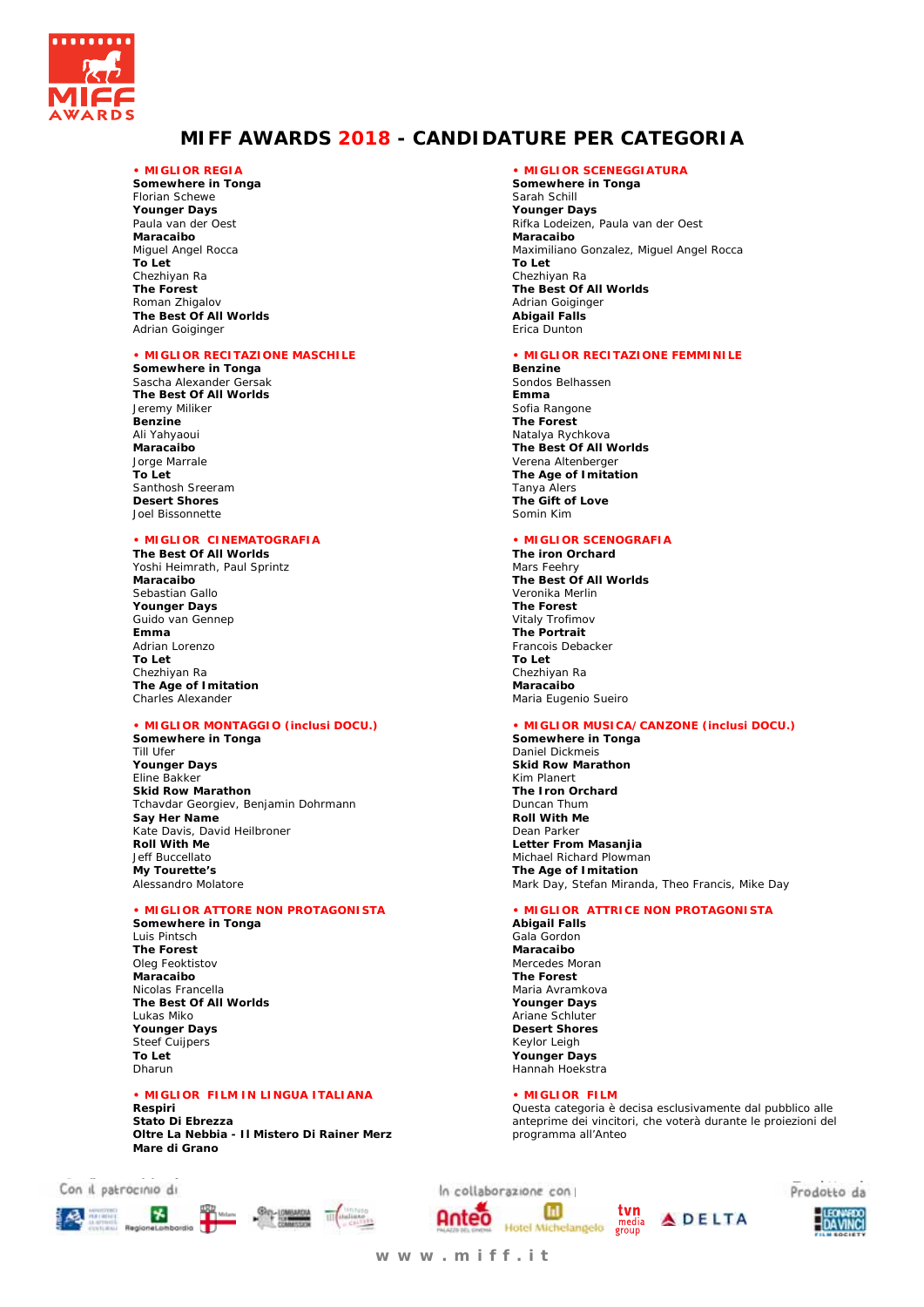

# **MIFF AWARDS 2018 - I FILM DELLE CANDIDATURE**

# **FILM LUNGOMETRAGGI**

(tutti i film sono candidati per Miglior Film, categoria votata dal pubblico tra i vincitori)

**1. Younger Days** – 8 candidature **(Netherlands)** Anteprima italiana Best Film; Best Directing; Best Screenwriting; Best Cinematography; Best Editing; Best Supporting Actor; Best Supporting Actress; Best Supporting Actress. **2. The Best of All Worlds** - 8 candidature **(Austria)** Anteprima italiana Best Film; Best Directing; Best Screenwriting; Best Acting Performance Male; Best Acting Performance Female; Best Cinematography; Best Production Design; Best Supporting Actor. **3. Maracaibo** – 8 candidature **(Argentina)** Anteprima Milanese Best Film; Best Directing; Best Screenwriting; Best Acting Performance Male; Best Cinematography; Best Production Design; Best Supporting Actor; Best Supporting Actress. **4. Somewhere in Tonga** – 7 candidature **(Germany)** Italian Premiere Best Film; Best Directing; Best Screenwriting; Best Acting Performance Male; Best Editing; Best Music; Best Supporting Actor. **5. To Let** – 7 candidature **(India)** European Premiere Best Film; Best Directing; Best Screenwriting; Best Acting Performance Male; Best Cinematography; Best Production Design; Best Supporting Actor. **6. The Forest** – 6 candidature **(Russia)** Italian Premiere Best Film; Best Directing; Best Acting Performance Female; Best Production Design; Best Supporting Actor; Best Supporting Actress. **7. The Age of Imitation** - 4 candidature **(Australia)** Italian Premiere Best Film; Best Cinematography; Best Acting Performance Female; Best Music. **8. Abigail Falls** – 3 candidature **(Usa)** European Premiere Best Film; Best Screenwriting; Best Supporting Actress. **9. Emma** – 3 Nominations **(Argentina)** Italian Premiere Best Film; Best Cinematography; Best Acting Performance Female. **10. Desert Shores** – 3 candidature **(USA)** Italian Premiere Best Film; Best Acting Performance Male; Best Supporting Actress. **11. The Iron Orchard** - 3 candidature **(USA)** European Premiere Best Film; Best Production Design; Best Music. **12. Benzine** - 3 candidature **(Tunisia)** Italian Premiere Best Film; Best Acting Performance Male; Best Acting Performance Female. **13. The Gift of Love** - 2 candidature **(South Korea)** Europen Premiere Best Film; Best Acting Performance Female. **14. The Portrait** - 2 candidature **(France)** Italian Premiere Best Film; Best Production Design. **15. Respiri** - 2 Nominations **(Italy)** Italian Premiere Best Film; Best Italian Language Film **16. Stato di Ebrezza** - 2 Nominations **(Italy)** Italian Premiere Best Film; Best Italian Language Film **17. Oltre La Nebbia - Il Mistero di Rainer Merz** - 2 Nominations **(Italy)** Milan Premiere Best Film; Best Italian Language Film **18. Mare di Grano** - 2 Nominations **(Italy)** Milan Premiere Best Film; Best Italian Language Film





tvn

**ADELTA**